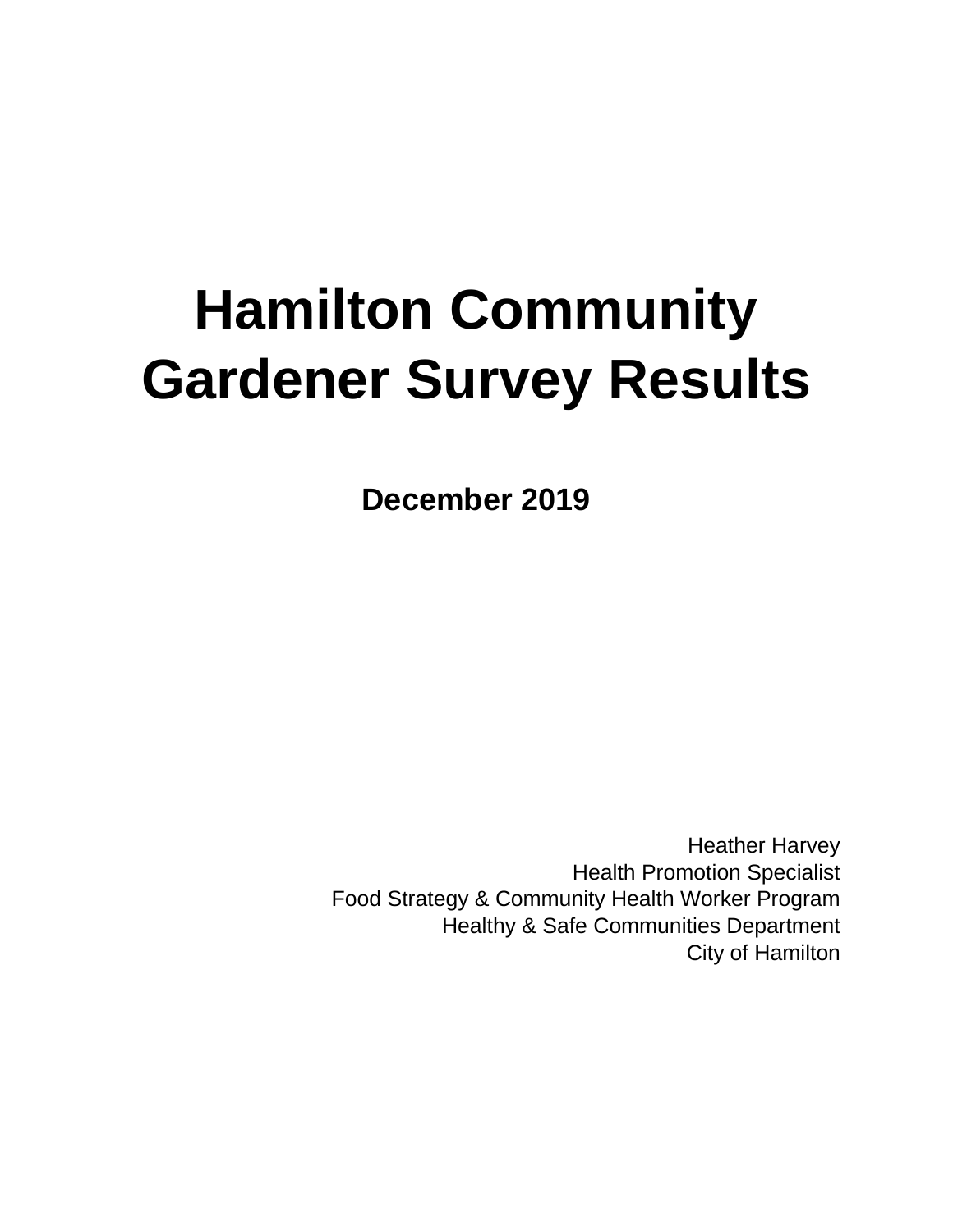## **Background**

In September and October 2019, staff within the Food Strategy and Community Health Worker Program undertook a point in time, cross-sectional garden use survey developed and designed in SimpleSurvey. The purpose of the survey was to describe community garden participants within the City of Hamilton and their perceived benefits from participating in a community garden. Specifically, there were three objectives for the survey:

- i. To describe community garden participants in Hamilton and how frequently they engage with a community garden.
- ii. To document perceived health benefits, including physical, mental and social, for users of community gardens.
- iii. To outline potential ways to increase the health benefits of community gardens.

The survey was made available to participants in two ways. An online link was distributed through community garden coordinators for whom we had email addresses or who were members of the Hamilton Community Garden Network listserv. Coordinators were asked to share the survey link with members of their garden. In addition, trained dietetic students administered the survey in person at four, larger, community garden sites across the City on tablets.

Participants had the option of entering a draw to win a \$50 Canadian Tire gift card as an incentive for their participation.

The following results are based on 119 respondents from 22 gardens located across the City of Hamilton.

### **Objective 1: Community Garden Participants**

Respondents were fairly equally distributed across all age groups, with the exception of those aged 18-24, which were 1.7% of respondents. The largest portion of respondents were 65 years or older (30%). Forty-four percent of respondents were from 2-person households, and 13% were from single person households.

Respondents tended to be higher income. Forty-five percent of people who provided income data had a household income of over \$80,000 per year before taxes, 26% had an income between \$40,000 and \$80,000 and 24% had an annual income of \$40,000 or less.

Respondents were generally experienced gardeners, having participated in a community garden an average of 4.4 years, ranging from less than a year to 27 years. Figure 1 provides more information on the number of years respondents have participated in a community garden.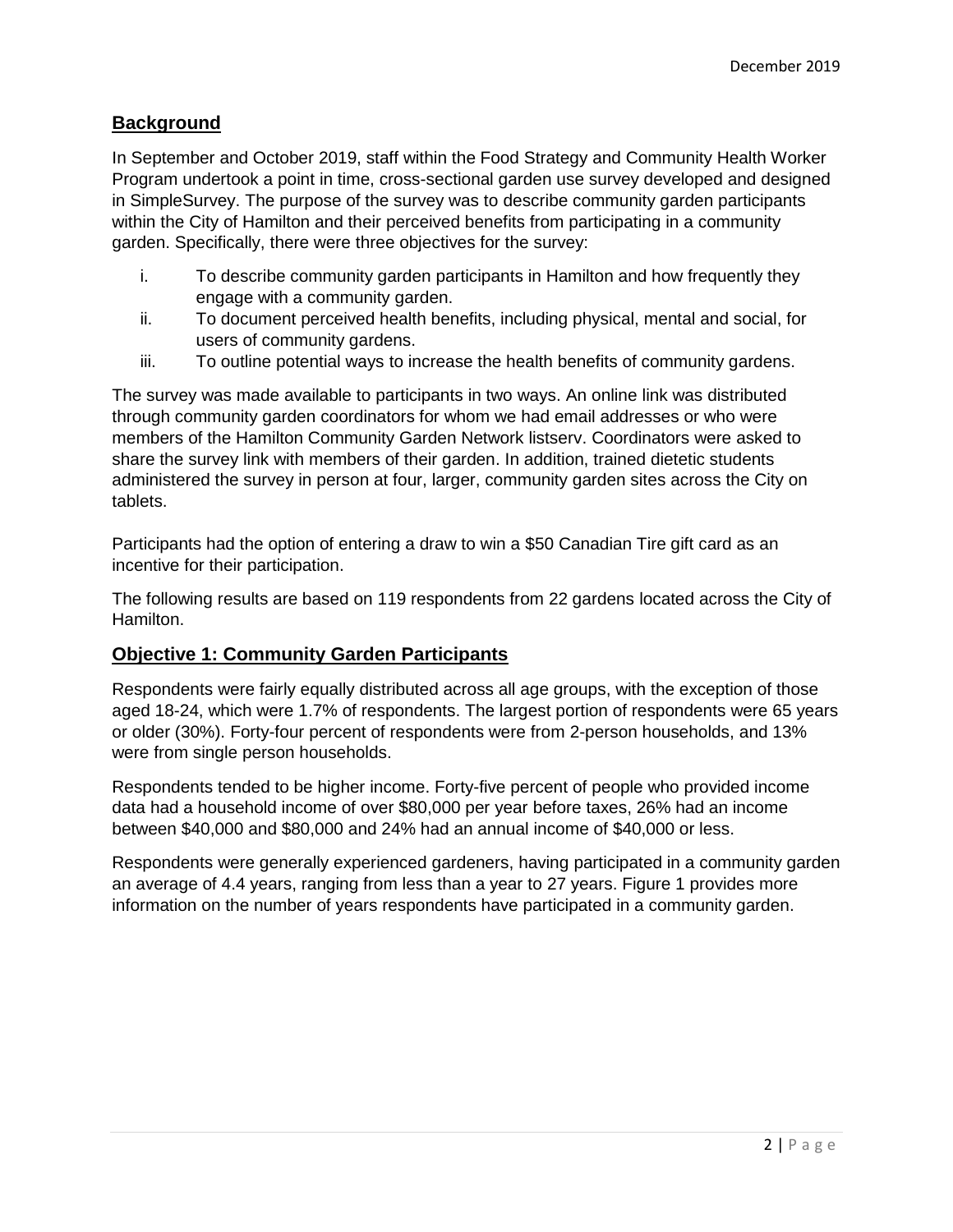

#### *Figure 1:* Number of years gardeners have participated in a community garden

On average, 82% of participants visit their garden 3 times or less each week, with 60% spending an hour or less each time they are in the garden.

Most respondents (75%) live within a 10-minute commute to their garden. Fifty-five percent of respondents used active travel (walking or biking) to get to their community garden, however for those aged 65+, only 30% of respondents used active transportation. There may be issues accessing a garden for lower income<sup>1</sup> individuals with only 12% of lower income respondents having a garden within a 5-minute commute of home compared to 38% of higher income and 41% of moderate income gardeners. No higher income individuals traveled over 15 minutes to get to their garden compared to 20% lower income and 17% moderate income individuals.

As expected, it appears that gardeners who have a shorter commute to their community garden use it more often. For example,  $31\%$  of moderate users<sup>2</sup> and  $30\%$  of high users have a garden within a 5-minute commute of their home compared to 9% of low users. Conversely, 27% of low users travel over 15 minutes to get to their community garden compared to 9% of moderate and no high users.

These results indicate that there may be issues accessing a garden for individuals and families who are lower income. Not only do they form the smallest percentage of community garden users, but they need to travel further to get to a community garden then higher income individuals. However, what also needs to be considered is that it is possible that younger and/or lower income respondents do not have the same time to put into a community garden as higher income or older individuals. Considering other models of community gardening besides traditional plot-based models such as collective gardening may address issues of geographical access and time required for lower income and younger individuals interested in community gardening.

### **Objective 2: Perceived health benefits, including physical, mental and social**

Respondents articulated several perceived benefits of participating in a community garden. When asked if they agreed, somewhat agreed or strongly agreed with statements related to the healthy eating and physical activity benefits of community gardens, most respondents agreed

l

 $1$  Lower income was defined as respondents with a yearly household income before tax of \$40,000 or less. Moderate income was defined as \$40,001-\$80,000. Higher income was defined as more than \$80,000.

<sup>&</sup>lt;sup>2</sup> Moderate users were defined as respondents who visit their garden 1-3 times per week, high users visit 4 or more times per week and low users visit their garden less than once per week.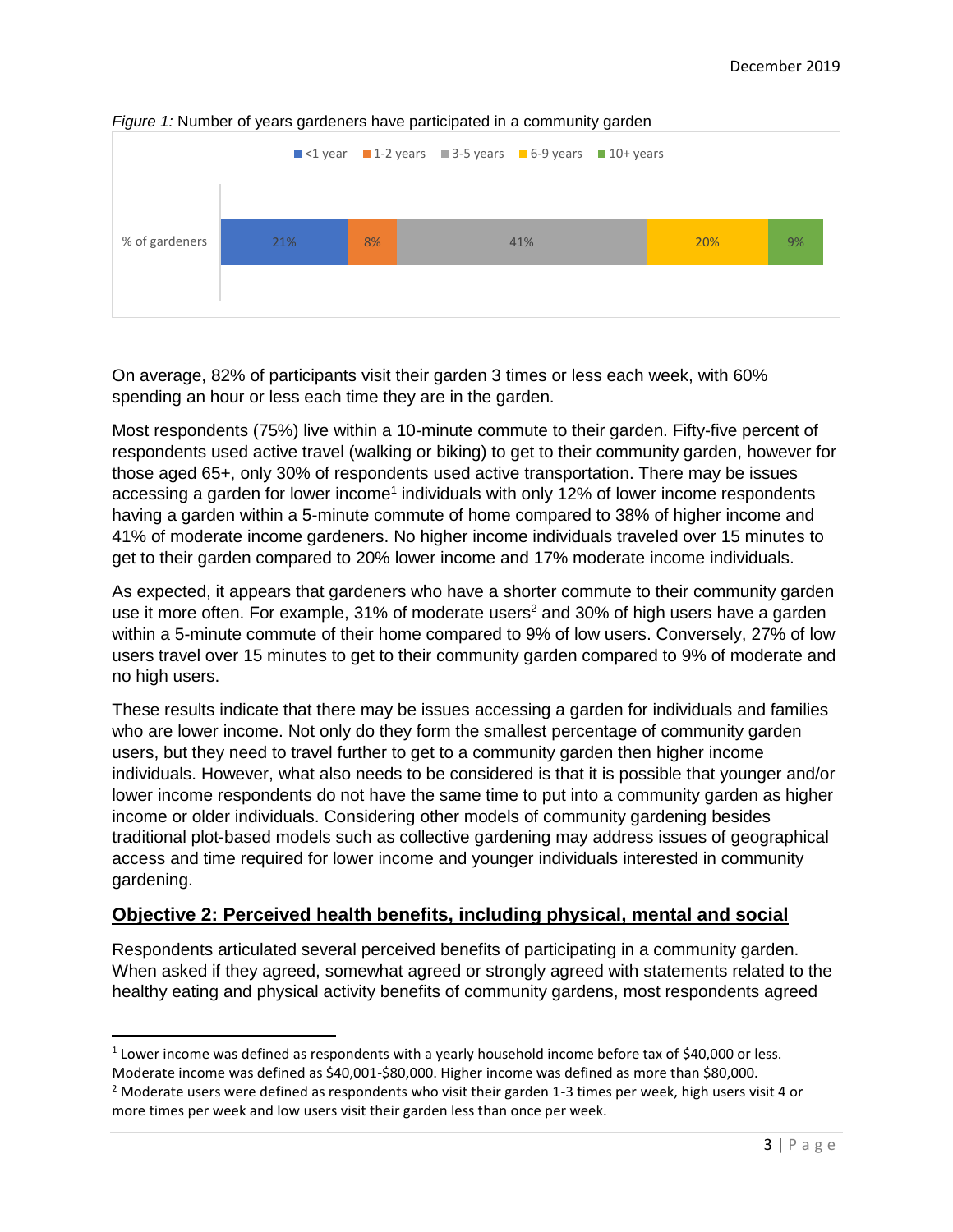with these statements (Figure 2). Similarly, when asked about the social and mental benefits associated with community gardens, respondents overwhelmingly agreed with these statements (Figure 3).



*Figure 2:* Percent of gardeners who agreed with statements related to the healthy eating and physical activity benefits of community gardens.

*Figure 3:* Percent of gardeners who agreed with statements related to the social and mental benefits of community gardens.



It appears gardeners who visit their community garden more frequently, show increased perceived benefits compared to those who visit less often. These differences appear to be related to healthy eating and mental health more so than for physical activity. Additionally, the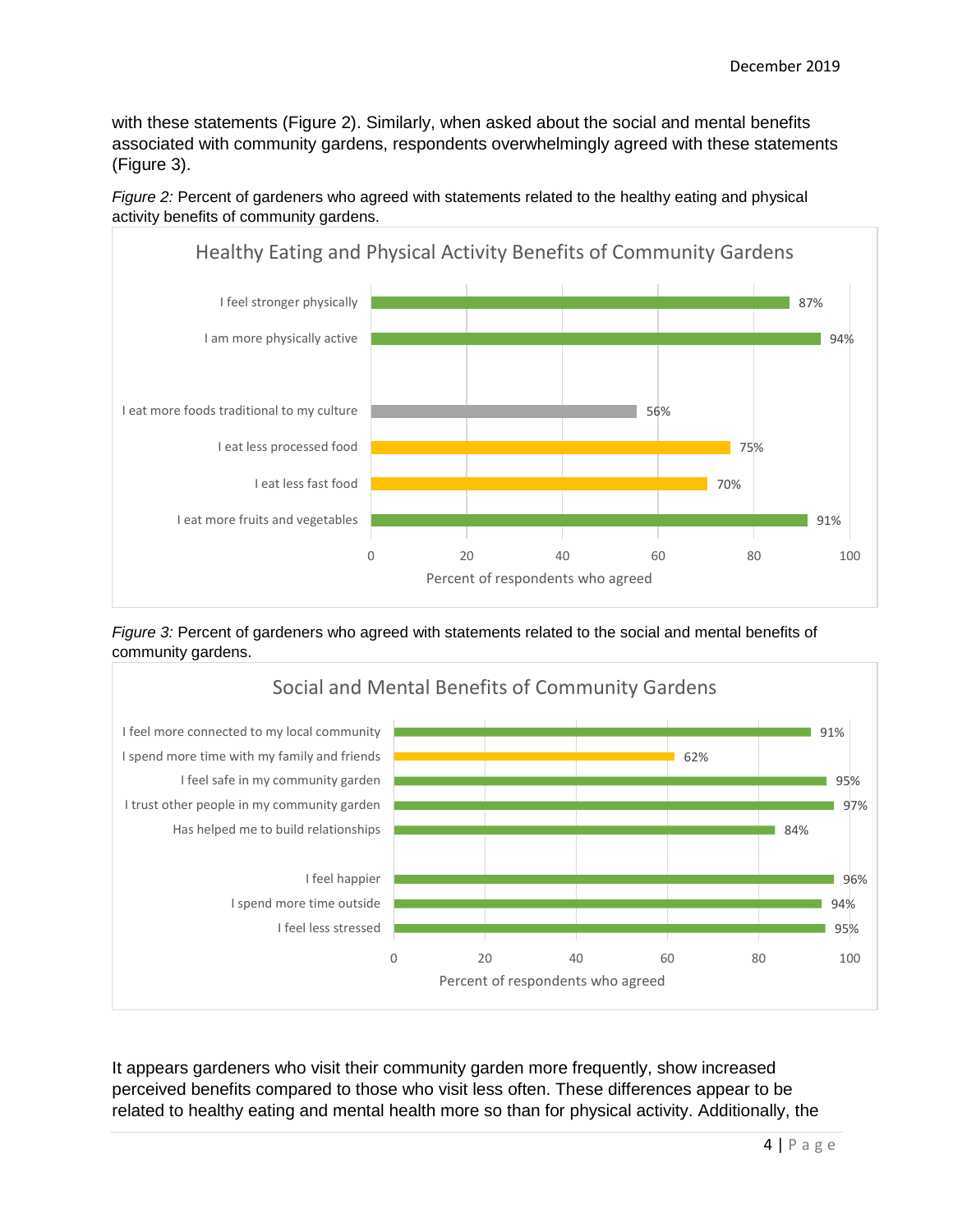largest differences appear to be between low and moderate users, with fewer differences between moderate and high users (Figure 4).

Respondents 65 years and older generally indicated equivalent or increased benefits compared to all respondents. Differences in perceived benefits were less pronounced when comparing income levels. However, 100% of low income gardeners indicated that they ate more vegetables and fruit because of participating in a community garden.



*Figure 4:* Percent of gardeners who agree with statements related to the benefits of community gardens, based on level of use.

## **Objective 3: Potential ways to increase the health benefits of community gardens**

As part of the survey, we asked people:

- How could your community garden do better at improving your physical or mental health?
- How do you think coming to this garden has made your life different (better or worse)?
- How could your community garden help you to get to know other gardeners better?
- Do you have any additional thoughts or comments that you'd like to share about your community garden experience?

When discussing the benefits of their community garden experience, answers to these questions tended to group around themes of:

- i. Relationships (e.g. sense of community, socializing, meeting new people, family)
- ii. Growing Food (e.g. being self-sufficient, fresher/quality, organic)
- iii. Connection to nature (e.g. getting outside, limited access to nature at home, mental benefits associated with being in nature)
- iv. Mental benefits (e.g. stress-reduction, spiritual, therapeutic)
- v. Physical benefits (e.g. dietary, physical activity)

The following quotes represent the main themes of the open-ended responses.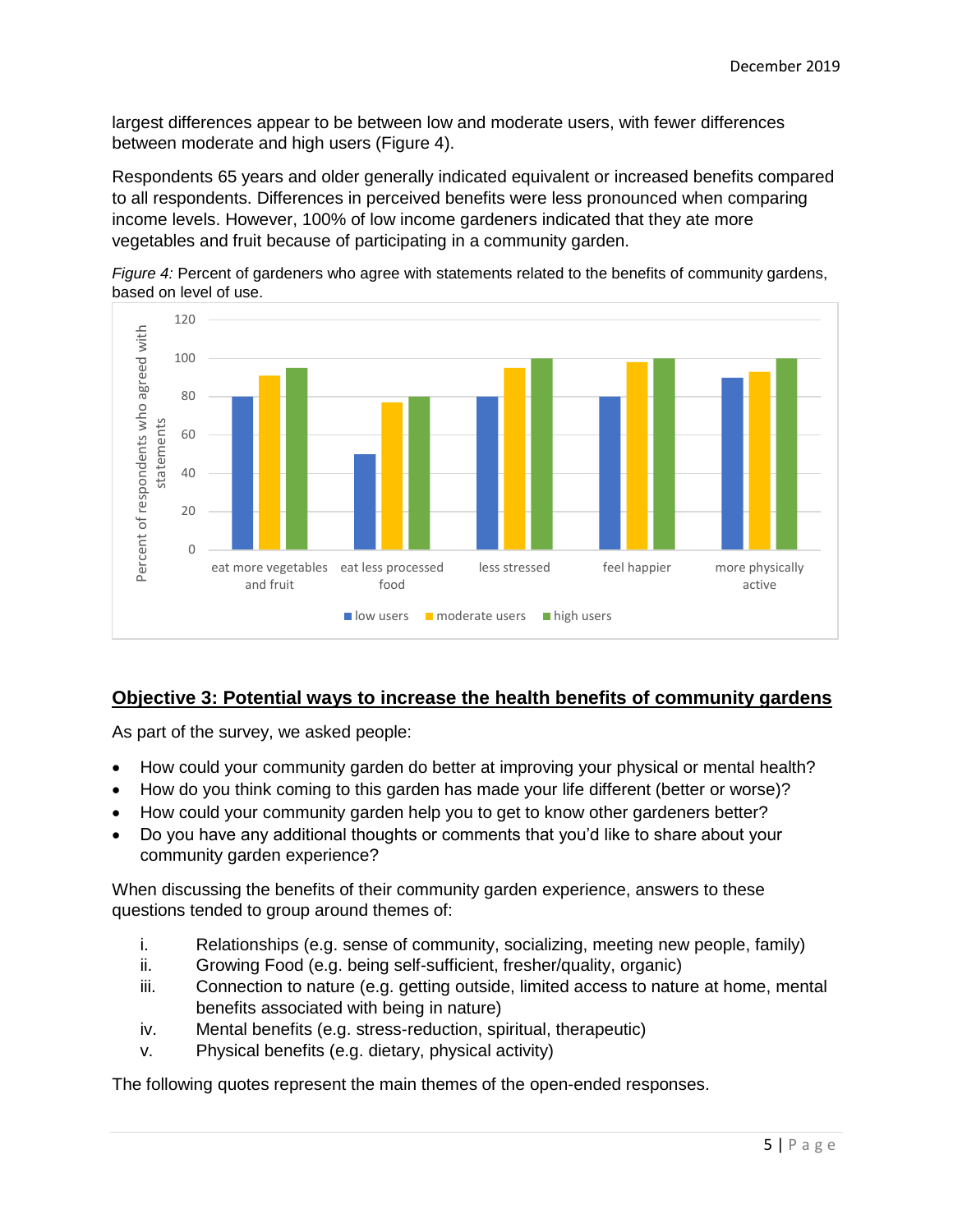**12.** "This garden improves my life. It is my exercise (including getting to and from the garden, and working in it), my time for relaxation and reflection to recharge after stressful work, my connection to my family heritage of growing food, and a source of healthy fresh produce for my household. It is also a source of pride for me."

 $\blacktriangleright$  "The community garden is as close to nature that I can access from my home without a car. The garden is also a place where I have been self-directed to learn the process of nature, planting and caring for a seed I've planted. This is good for human health on all levels."

 $\blacktriangleright$  "Enjoyment and exercise while gardening. The ability to have fresh produce I have grown myself. I enjoy sharing the produce with others. I spend time in Gage Park with my dog before or after gardening. I have met and enjoy the company of other gardeners.

 $\mathcal{L}$  "It made me crave the freshest produce, and quality food is more important to me now. I try to support local more than ever now."

 $\mathcal{L}$  "Sharing in the growing experience with other gardens is amazing. It makes me walk in the neighbourhood. More active. Meeting new people."

 $\boldsymbol{\mathcal{Z}}$  "My friend and I have been spending time in the garden rather than drinking or playing games. We also met new members of the community. My partner and I had a steady supply of vegetables this year, certainly worth more than the money, time and effort put into the garden."

When discussing where improvements could be made, there were three main themes that arose from the responses, with a few additional comments related to security to reduce theft and improved communication between gardeners and coordinators.

- i. Events, both educational and social
- ii. Structural changes (e.g. picnic tables, benches, washroom facilities)
- iii. More community gardens

The following quotes represent the main themes of the open-ended responses.

**T** "There are very few organized group activities at the garden, and most of them are about getting gardeners out for days of weeding that have a reprimanding tone to gardeners. Perhaps gardeners would be more encouraged to care for their plots and the overall space if there were more pure(ly) positive opportunities - seed exchanges, planting days, BBQs, etc."

Ta "I would suggest that more shared, potluck meals, made from the gardens fruits would be a good way to cultivate better connections. I attended one such event about a month ago and I did feel more of a connection growing and enjoyed the wholesome event."

**TH** "Picnic Benches would be really great"

**THE** "I would like to see More community gardens in Hamilton so members could walk to their gardens"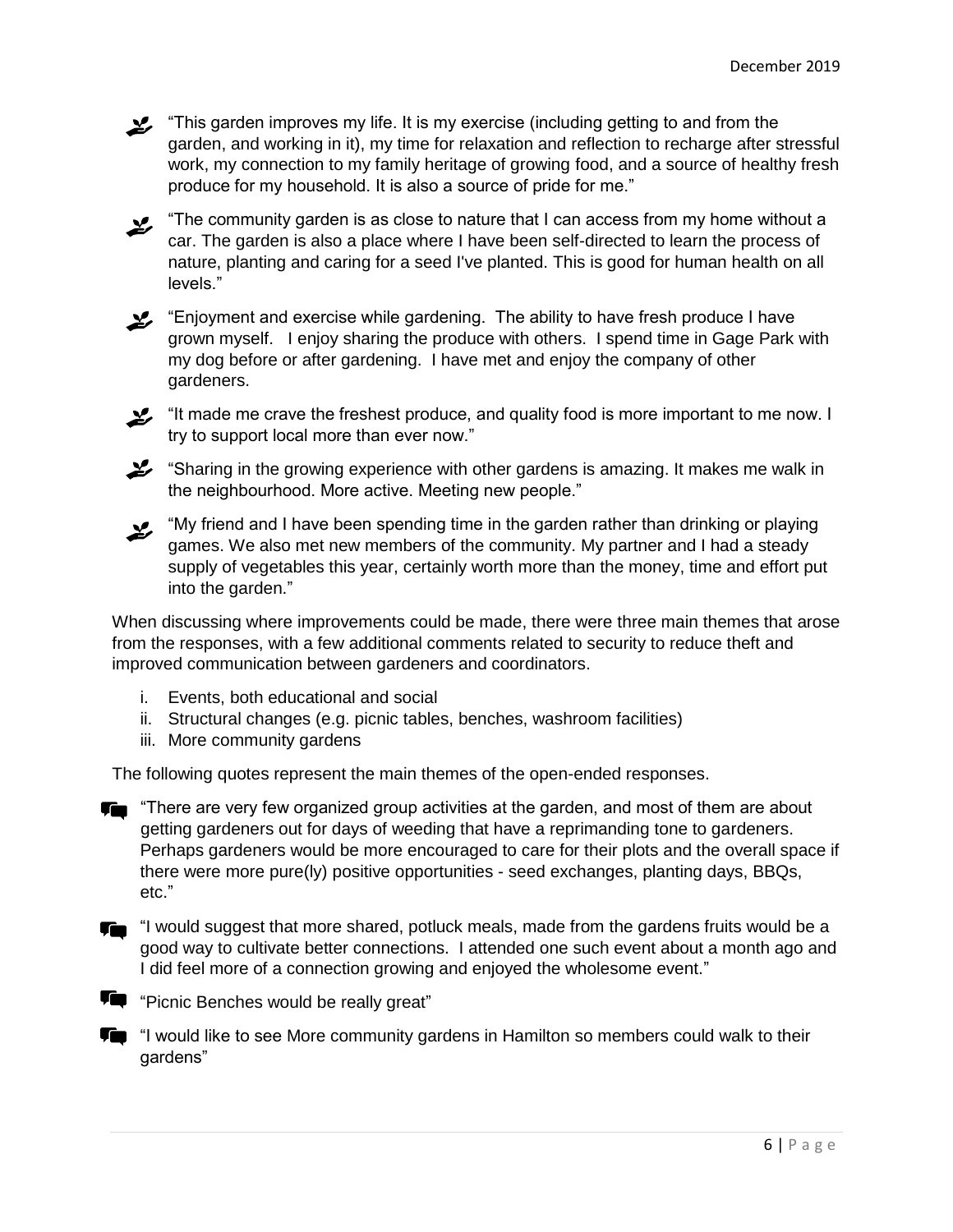**T** "I hope we have more community gardens so that other people can enjoy the gardening too. In our community garden there is always waiting list."

While almost all comments were positive, there were a few negative comments related to crop damage, other gardeners not tending their plot and the leadership not being transparent or responsive to membership concerns.

## **Strengths**

This survey had some strengths. The first is that it combined in person and online data collection to maximize responses. Respondents represented over 20% of community gardens located across the City. Respondents participated in a variety of community garden models including communal gardens, traditional plot-based gardens as well as donation gardens. The use of open-ended questions helped to validate closed-ended and Likert scale responses and allowed respondents to articulate benefits and challenges in their own words.

## **Limitations**

There are a few limitations that should be noted. The first is that this sample may not be a representative sample. Only 8% of community gardeners answered the survey, as a result, this may not accurately represent the experience of all gardeners. In addition, gardeners who participate at the over 30 CityHousing gardens across the City, were not represented in the data. Additionally, our results may be prone to nonresponse bias in that people who have more positive experiences or connections to their garden may have been more motivated to participate. As a result, responses could be skewed towards positive outcomes.

## **Conclusion**

The Hamilton community gardener survey highlighted several health benefits related to participation in a community garden, including improved diet, reduced stress, increased relationships and increased connectedness to the community. These benefits were greater for people who gardened more frequently.

To maximize the health benefits of community gardens, ensuring that community gardens are located within a 10-minute walk of people's home and assisting volunteer garden coordinators with communication and the coordination of social events, would help to increase these benefits. In addition, consideration should be given to organizing education events related to gardening as well as considering the structures available at each garden that might promote socializing such as benches and picnic tables. Considering other models of community gardening besides traditional plot-based models such as collective gardening may address issues of geographical access and time required for lower income and younger individuals interested in community gardening. These benefits can be realized and enhanced through leveraging existing, as well as new, community partnerships.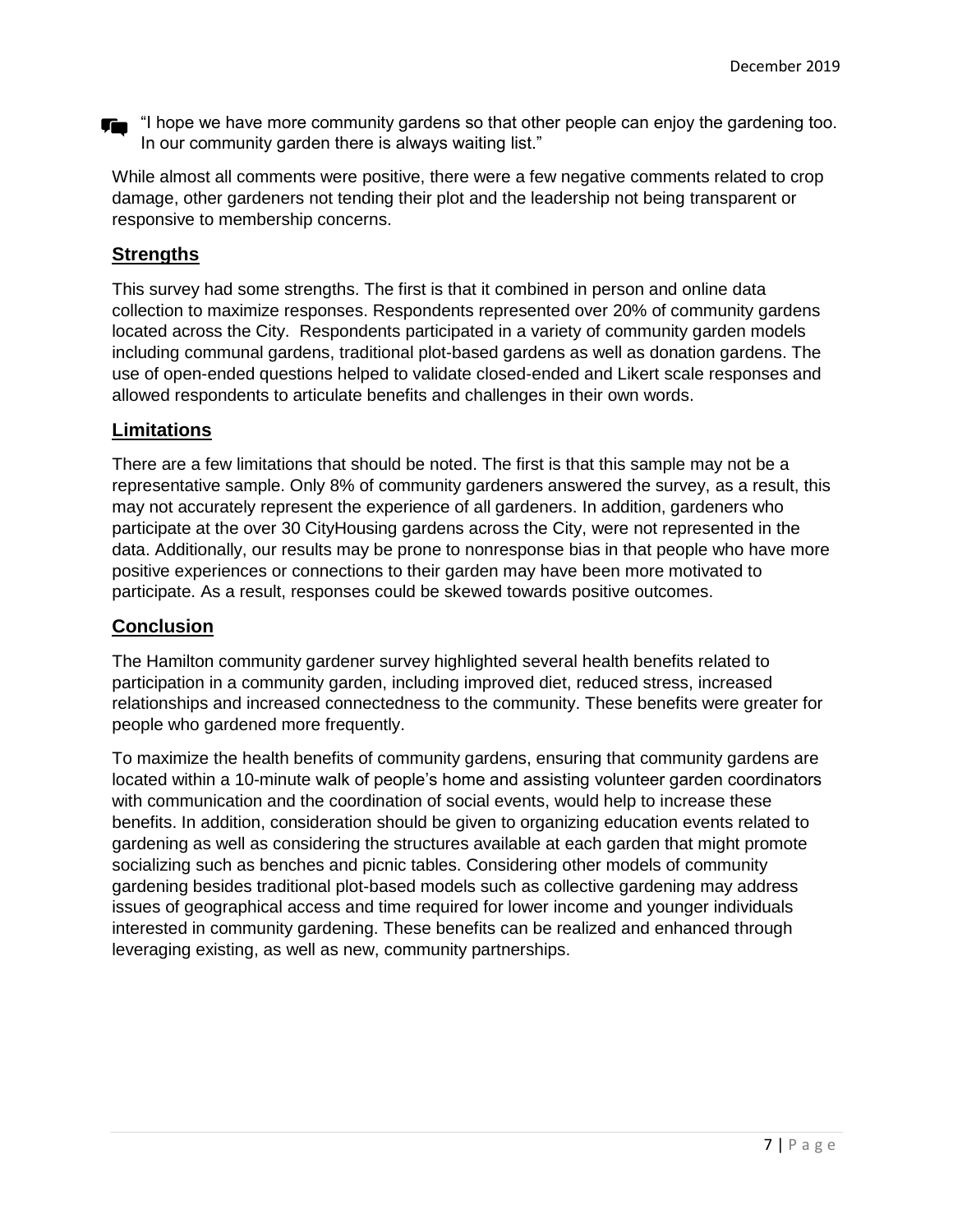#### **Appendix 1: Hamilton Community Gardener Survey**

- 1. What Community garden location do you currently use, or use most frequently?
- 2. What gender do you most identify with?
	- a. Male
	- b. Female
	- c. Transgender
	- d. Intersex
	- e. Other (if other, give opportunity to specify)
	- f. Prefer Not to Answer
- 3. How old are you (years)?
	- a. 18-24
	- b. 25-34
	- c. 35-44
	- d. 45-54
	- e. 55-64
	- f. 65+
- 4. How many people, including yourself, are in your household?
	- a. 1
	- b. 2
	- c. 3
	- d. 4
	- e. 5-6
	- f. 7-8
	- g. >8
- 5. What is your household's (yearly) total income before tax?
	- a.  $<$  \$10,000
	- b. \$10,000 \$20,000
	- c. \$20,001 \$40,000
	- d. \$40,001 \$60,000
	- e. \$60,001 \$80,000
	- f. >\$80,000
	- g. Don't know
	- h. Prefer Not to Answer
- 6. What are the first three characters of your home postal code?

#### **Community Garden Use:**

- 7. How long have you been participating at a Community garden space?
	- a. \_\_\_\_\_\_\_\_\_\_\_\_\_ months or
	- b. \_\_\_\_\_\_\_\_\_\_\_\_\_ years
- 8. During the gardening season, on average, how often do you visit your Community garden space?
	- a. Daily
	- b. 4-5 times a week
	- c. 2-3 times a week
	- d. Once a week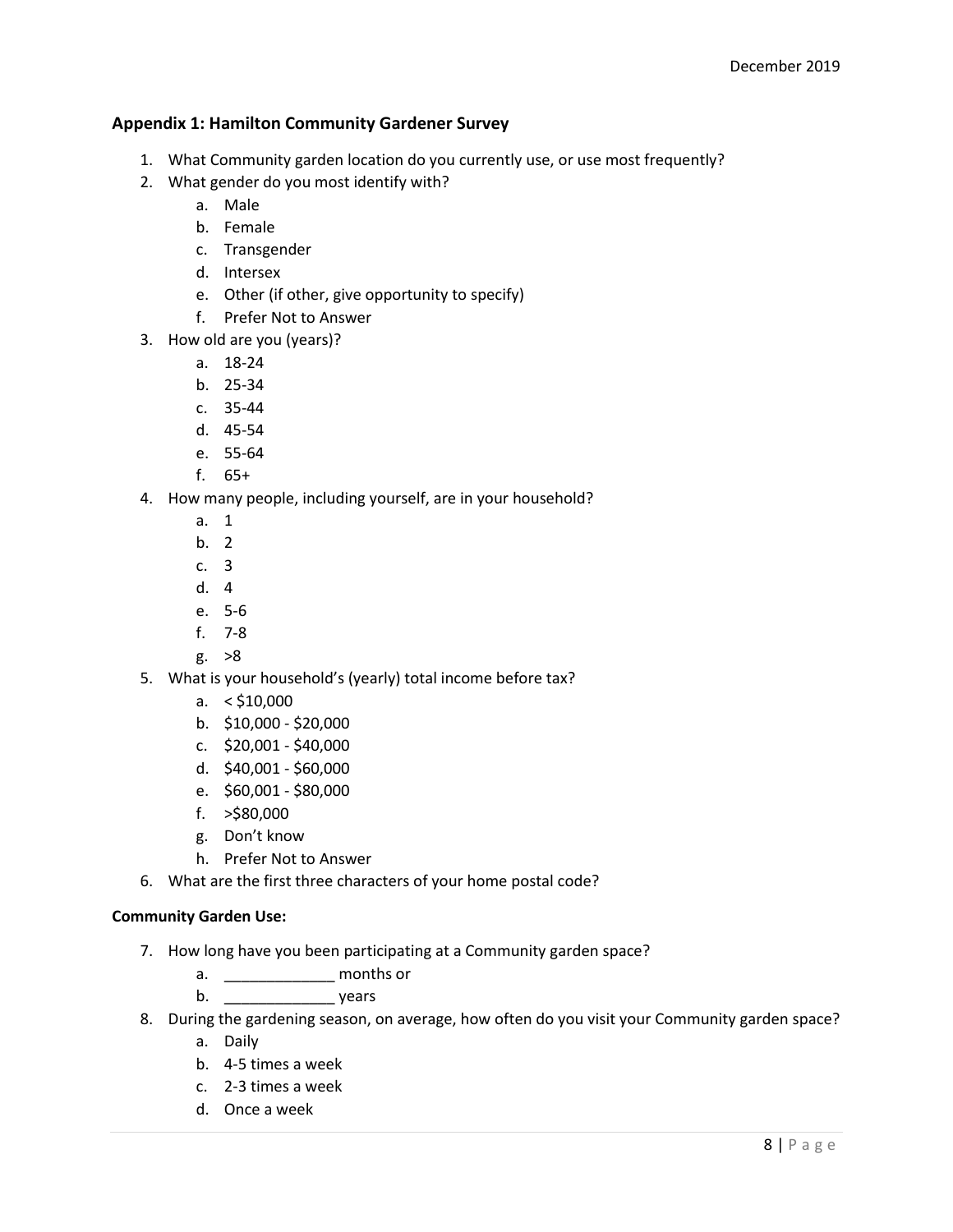- e. 2-3 times a month
- f. Once a month
- g. Less than once a month
- 9. On average, when you're at the Community garden, how much time do you spend there?
	- a. Less than half an hour
	- b. 30 minutes to an hour
	- c. Up to two hours
	- d. More than two hours
- 10. How do you get to the Community garden?
	- a. Walk
	- b. Bike
	- c. Public transportation
	- d. Carpool
	- e. Drive self
- 11. How long does it take you to get to the Community garden by your regular mode of transportation?
	- a. Under 5 minutes
	- b. 5-10 minutes
	- c. 10-15 minutes
	- d. 15-20 minutes
	- e. More than 20 minutes
- 12. How do you think coming to this Community garden has made your life different (better or worse)?
- 13. Have you had any challenges accessing a local Community garden?
	- a. No
	- b. Yes (if yes, what challenges have you experienced?)

#### **Community Garden Social benefits:**

- 14. When you're at the Community garden, how many people do you normally interact with?
	- a. None
	- b. 1-2
	- c. 3-4
	- d. More than 5
- 15. What activities help you to talk or interact with other gardeners? (Check all that apply)
	- a. When I tend to my plot
	- b. Communal work days
	- c. Communal areas at the garden (e.g. berry patch, herb garden, picnic table, children's garden)
	- d. Events at the garden
	- e. I don't interact with other gardeners
	- f. Other (if other, leave space for answering)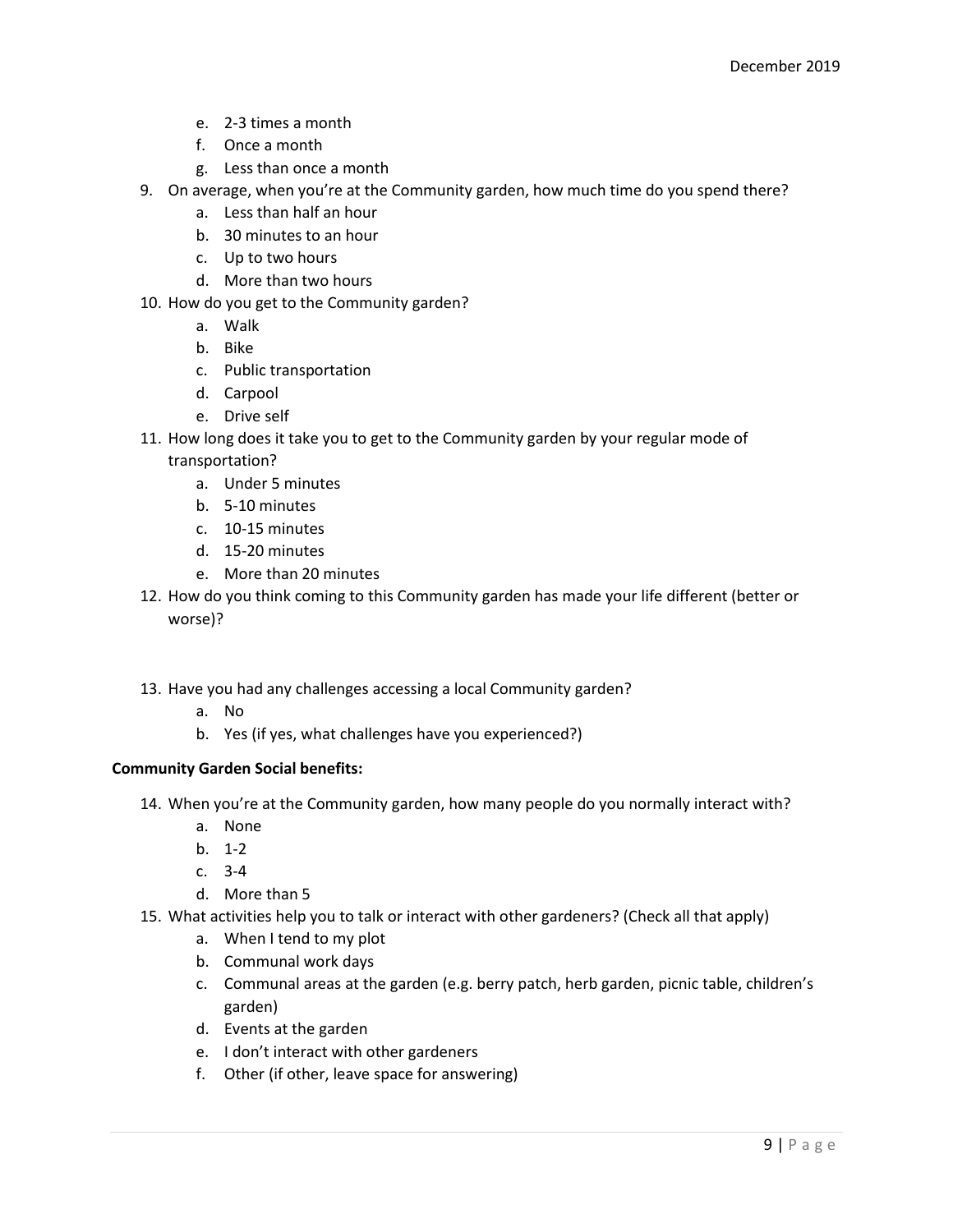- 16. If your Community garden hosts events, how often do you attend? (e.g. communal work day, BBQ/Potluck, Educational event) (Check all that apply)
	- a. One time per year
	- b. Two times per year
	- c. Three times per year
	- d. Four or more times per year
	- e. I attend all the events
	- f. My garden doesn't host events
	- g. I don't attend the events
- 17. What sort of relationships have you found with members of your Community garden? (Check all that apply)
	- a. Acquaintances
	- b. Friendships
	- c. Close friendships
	- d. Garden mentors
	- e. Friendship with someone from an older or younger generation
	- f. Other (if other, leave space for answering)
	- g. I don't have relationships with other members
- 18. Please rate your agreement with the following statements:

|                                                                                                                | <b>Strongly</b><br><b>Disagree</b> | <b>Disagree</b> | Somewhat<br><b>Disagree</b> | Somewhat<br>Agree | Agree | <b>Strongly</b><br>Agree |
|----------------------------------------------------------------------------------------------------------------|------------------------------------|-----------------|-----------------------------|-------------------|-------|--------------------------|
| The Community garden has<br>helped me build relationships                                                      | $\circ$                            | O               | О                           | $\circ$           | О     | O                        |
| I trust the other gardeners at my<br>Community garden                                                          | $\circ$                            | ∩               | O                           | ◯                 | ∩     | O                        |
| I feel safe when I am at the<br>garden (embed in question if<br>they disagree at all, an option to<br>explain) | O                                  | O               | O                           | $\bigcirc$        | Ω     | O                        |
| Since starting to garden, I spend<br>more time with my family<br>and/or friends                                | Ω                                  | ∩               | O                           | ∩                 | ◯     | ◯                        |
| I feel more connected to my<br>local community                                                                 | Ω                                  | ∩               | ∩                           | ∩                 | ∩     | ◯                        |

19. How could your Community garden help you to get to know other gardeners better?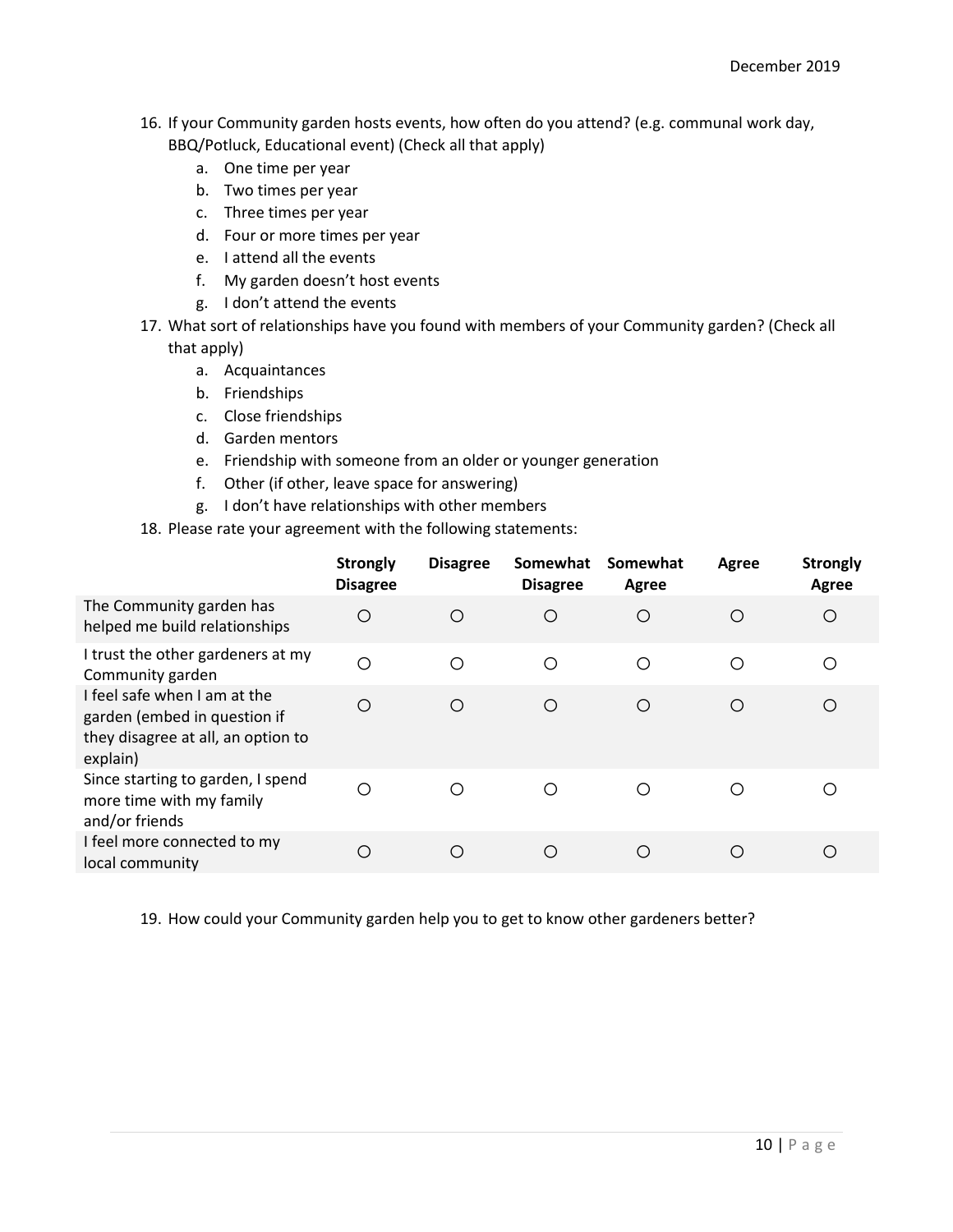#### **Community Garden Food and Body Benefits:**

20. Please rate your agreement with the following statements:

Because of working in the Community garden….

|                                                                                | <b>Strongly</b><br><b>Disagree</b> | <b>Disagree</b> | Somewhat<br><b>Disagree</b> | Somewhat<br>Agree | Agree      | <b>Strongly</b><br>Agree |
|--------------------------------------------------------------------------------|------------------------------------|-----------------|-----------------------------|-------------------|------------|--------------------------|
| I eat more fruits and vegetables                                               | $\circ$                            | $\bigcirc$      | $\circ$                     | O                 | $\circ$    | O                        |
| I eat less fast food                                                           | $\circ$                            | ◯               | $\circ$                     | $\circ$           | O          | O                        |
| I eat less processed food                                                      | $\circ$                            | O               | $\circ$                     | $\bigcirc$        | $\bigcirc$ | $\circ$                  |
| I eat more foods that are<br>traditional to my culture or<br>family background | $\circ$                            | O               | O                           | O                 | O          | O                        |
| I am giving extra food to other<br>people                                      | $\circ$                            | $\bigcirc$      | $\circ$                     | $\circ$           | $\bigcirc$ | $\circ$                  |
| I spend less money on food                                                     | $\circ$                            | ◯               | $\circ$                     | $\circ$           | $\bigcirc$ | $\circ$                  |
| I am more physically active                                                    | $\circ$                            | $\circ$         | $\circ$                     | $\circ$           | $\circ$    | $\circ$                  |
| I feel stronger physically                                                     | O                                  | ∩               | O                           | $\bigcirc$        | O          | Ο                        |
| I feel less stressed                                                           | $\circ$                            | O               | $\circ$                     | $\circ$           | O          | $\circ$                  |
| I spend more time outside                                                      | $\circ$                            | ◯               | O                           | ◯                 | ◯          | O                        |
| I feel happier                                                                 | $\circ$                            | ∩               | О                           | $\circ$           | $\bigcirc$ | Ω                        |

21. How could your Community garden do better at improving your physical or mental health?

22. Do you have any additional thoughts or comments that you'd like to share about your community garden experience?